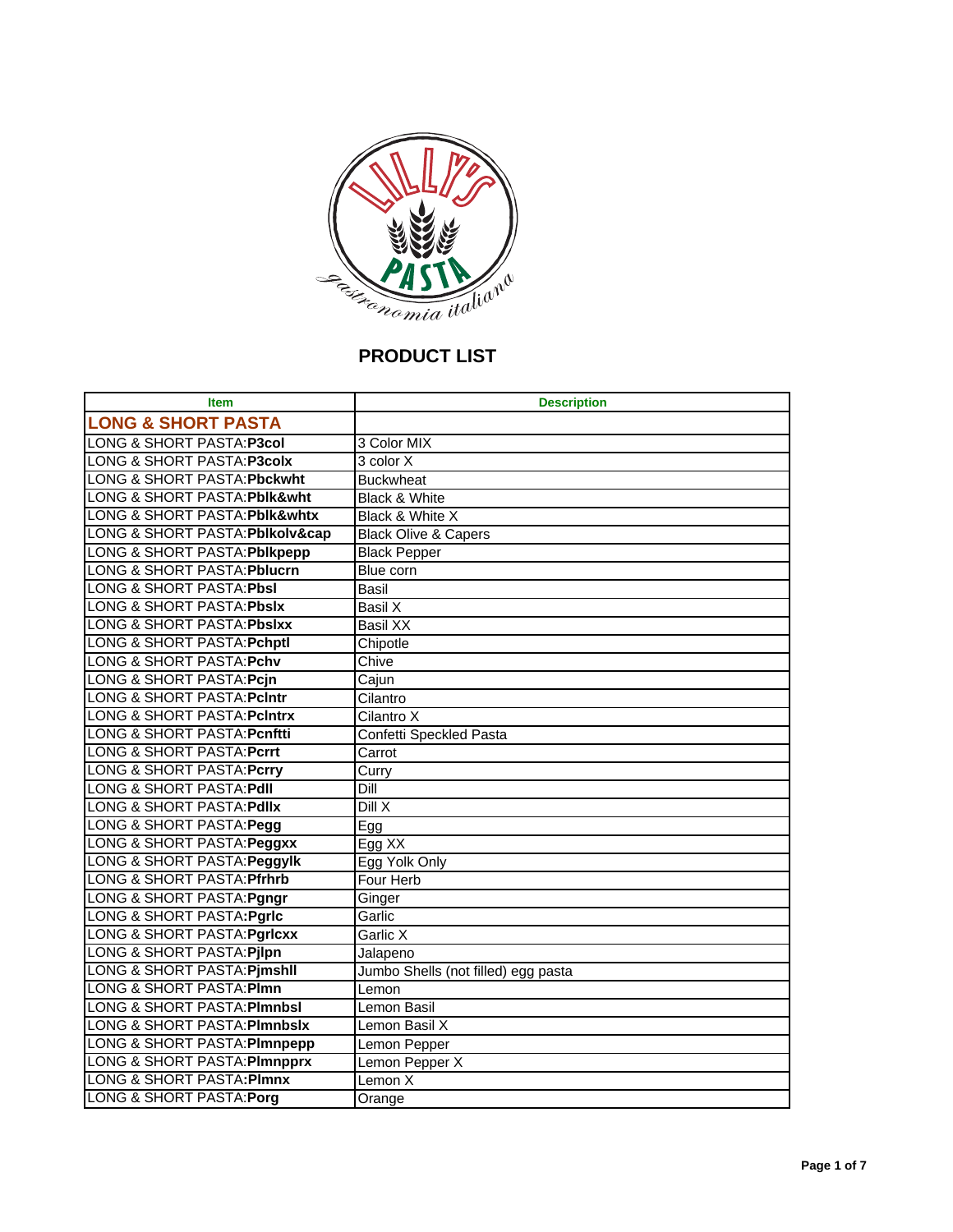| <b>Item</b>                             | <b>Description</b>                                      |
|-----------------------------------------|---------------------------------------------------------|
| LONG & SHORT PASTA: Ppmpkn              | Pumpkin                                                 |
| LONG & SHORT PASTA: <b>Pprcn</b>        | Porcini                                                 |
| LONG & SHORT PASTA: Pprsly              | Parsley                                                 |
| <b>LONG &amp; SHORT PASTA: Prdblipp</b> | Red Bell Pepper                                         |
| LONG & SHORT PASTA: <b>Price</b>        | Rice (Gluten Free) available only in short shaped pasta |
| LONG & SHORT PASTA: Prnbwstrpd          | <b>Rainbow Striped</b>                                  |
| LONG & SHORT PASTA: Prsmry              | Rosemary                                                |
| LONG & SHORT PASTA: Psdtom              | <b>Sundried Tomato</b>                                  |
| LONG & SHORT PASTA: <b>Psffrn</b>       | Saffron                                                 |
| LONG & SHORT PASTA: Psffrnx             | Saffron X                                               |
| <b>LONG &amp; SHORT PASTA: Psoy</b>     | Low Carb Soy Blend                                      |
| LONG & SHORT PASTA: Pspn                | Spinach                                                 |
| LONG & SHORT PASTA: Pspnxx              | Spinach XX                                              |
| LONG & SHORT PASTA: Psqd                | Squid Ink                                               |
| LONG & SHORT PASTA: Psqdx               | Squid X                                                 |
| LONG & SHORT PASTA: Ptom                | Tomato                                                  |
| LONG & SHORT PASTA: Ptomxx              | Tomato XX                                               |
| LONG & SHORT PASTA: Ptrrgn              | Taragon                                                 |
| LONG & SHORT PASTA: Pwhlwht             | Whole Wheat                                             |

### **PASTA SHEETS**

| <b>PASTA SHEETS: PScnftt</b> | <b>IConfetti Pasta Sheets</b> |
|------------------------------|-------------------------------|
| PASTA SHEETS: PSegg          | Egg Pasta Sheets              |
| PASTA SHEETS: PSeggxx        | Egg XX Pasta Sheets           |
| <b>PASTA SHEETS: PSrnbw</b>  | Rainbow Striped Pasta Sheets  |
| PASTA SHEETS: PSspn          | Spinach Pasta Sheets          |
| PASTA SHEETS: PSspnxx        | Spinach XX Pasta sheets       |
| PASTA SHEETS: PStgr          | <b>Tiger Pasta Sheet</b>      |
| <b>IPASTA SHEETS:PStom</b>   | <b>Tomato Pasta Sheets</b>    |

## **VEGAN PRODUCTS**

| VEGAN PRODUCTS: Ptfu              | Vegan Tofu Pasta (long & short shapes)                        |
|-----------------------------------|---------------------------------------------------------------|
|                                   | Vegan Manicotti filled with Ratatouille, Tofutti cream Cheese |
| VEGAN PRODUCTS: <b>VGNMNrttle</b> | and Tofu, made with Vegan (tofu) Pasta 2 oz. ea.              |
| <b>VEGAN PRODUCTS:VGNRrttle</b>   | Ratatouille/Tofu Ravioli (100% Vegan)                         |
| <b>VEGAN PRODUCTS: VGNshts</b>    | Vegan (tofu) Lasagna sheets                                   |
|                                   | Vegan (Ratatouille & tofu) tortellini                         |
| VEGAN PRODUCTS: <b>VGNTTI</b>     | made with Plain vegan (tofu) Pasta                            |
| <b>VEGAN PRODUCTS: VGNRstric</b>  | Vegan Cheese Ravioli (Stedda Ricotta)                         |
| VEGAN PRODUCTS: VGNRstchbrg       | Vegan Meat Ravioli (Stedda cheese Burger)                     |
| <b>VEGAN PRODUCTS: VGNLPch</b>    | Vegan lasagna 1/2 Pan Serves 12                               |
| VEGAN PRODUCTS: VGNeggparm        | Vegan Eggplant & Parmesan 1/2 Pan Serves 12                   |

# **ORGANIC CERTIFIED (CCOF) PRODUCTS**

| ORGANIC PRODUCTS:OCPegg             | Organic Egg Pasta (Long & Short Shapes)             |
|-------------------------------------|-----------------------------------------------------|
| ORGANIC PRODUCTS:OCPSpin            | Organic Spinach Pasta (Long & Short Shapes)         |
| IORGANIC PRODUCTS:OCPwhlwht         | OrganicWhole Wheat Pasta (Long & Short Shapes)      |
| <b>ORGANIC PRODUCTS:OCPrdbll</b>    | Organic Red Bell Pepper Pasta (Long & Short Shapes) |
| <b>IORGANIC PRODUCTS:OCP3colmix</b> | Organic 3 color Mix Pasta (Long & Short Shapes)     |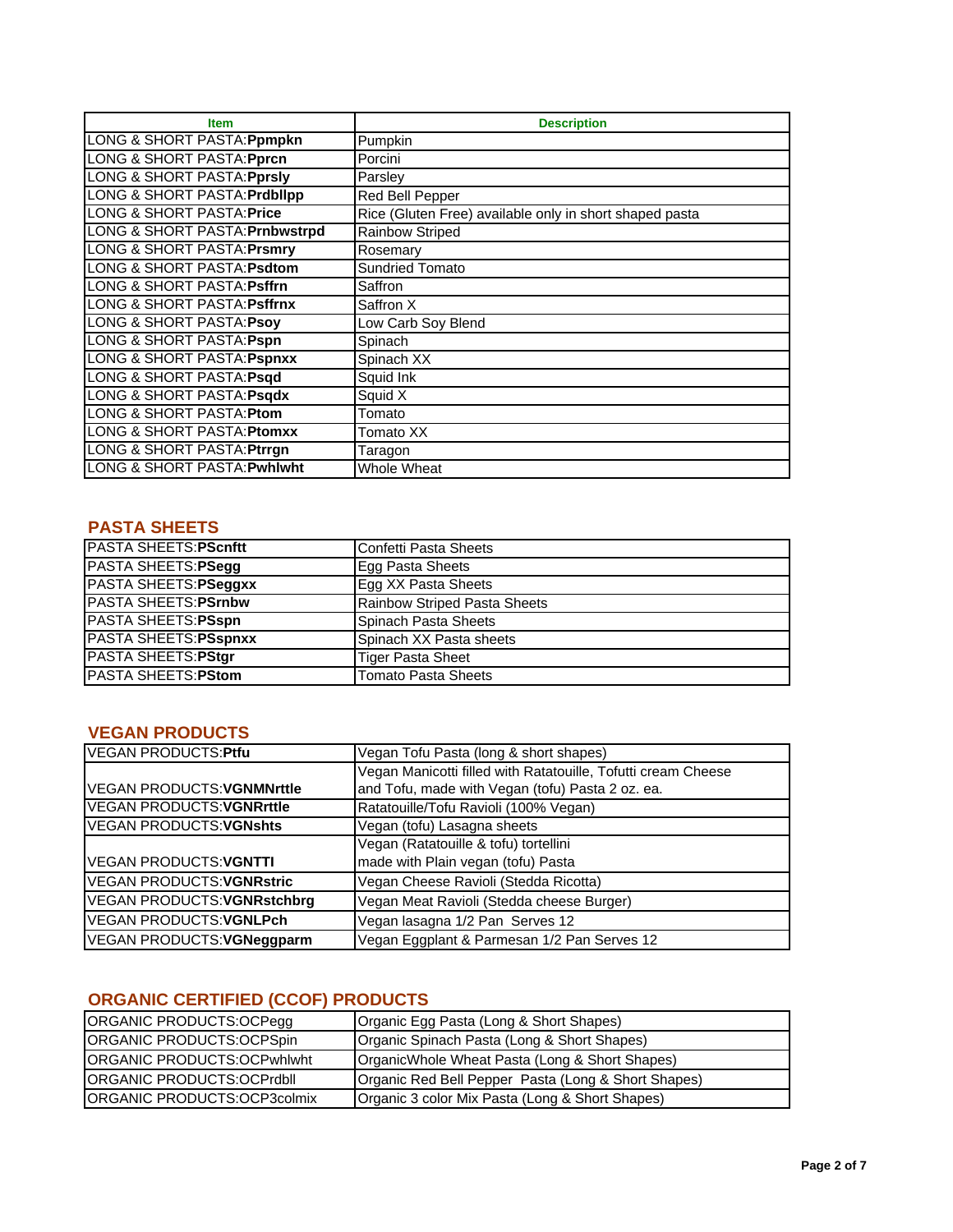| ltem                               | <b>Description</b>                      |
|------------------------------------|-----------------------------------------|
| <b>ORGANIC PRODUCTS:OCReggpInt</b> | Organic/Vegan Eggplant & Garlic Ravioli |
| <b>ORGANIC PRODUCTS:OCRmush</b>    | Organic Mushroom & Ricotta Ravioli      |

### **GNOCCHI**

| GNOCCHI:GNhrb            | l4 Herb Gnocchi         |
|--------------------------|-------------------------|
| GNOCCHI:GNpot            | Potato Gnocchi          |
| GNOCCHI:GNspin           | <b>ISpinach Gnocchi</b> |
| <b>GNOCCHI:</b> GNswtpot | Sweet Potato Gnocchi    |
| GNOCCHI: Gnspsto         | Pesto Gnocchi           |
| GNOCCHI:Gnric            | Ricotta Gnocchi         |
| GNOCCHI:Gmush            | Mushroom Gnocchi        |

### **RAVIOLI**

| RAVIOLI: Rartfont     | Artichoke & Fontina                                       |
|-----------------------|-----------------------------------------------------------|
| RAVIOLI: Rartx        | Artichoke X                                               |
| RAVIOLI: Rarug        | Arugula Ravioli                                           |
| RAVIOLI:Rasp          | <b>Fresh Asparagus</b>                                    |
| RAVIOLI: Rblkbn       | <b>Black Bean &amp; Chipotle</b>                          |
| RAVIOLI: Rbuttsq      | <b>Butternut Squash</b>                                   |
| RAVIOLI: Rchclt       | Chocolate Ravioli With Mascarpone                         |
| RAVIOLI: Rchk         | Chicken                                                   |
| RAVIOLI: Rcrb         | <b>Crab Claw Meat</b>                                     |
| RAVIOLI: Rcrbxx       | Crab XX                                                   |
| RAVIOLI: Rcrmchs      | Cream Cheese Ravioli                                      |
| RAVIOLI:Reggpl&fntn   | Eggplant & Fontina                                        |
| RAVIOLI:Reggpl&gtch   | Eggplant & Goatcheese                                     |
| RAVIOLI: ReggpIntgric | Eggplant & Garlic Ravioli w/ Eggplant Pasta               |
| RAVIOLI:ReggpIntrstd  | Roasted Eggplant & Sundried Tomato Ravioli Eggplant pasta |
| RAVIOLI: Rfrchs       | Four Cheese                                               |
| RAVIOLI: Rft&mnt      | Feta Cheese & Mint                                        |
| RAVIOLI:Rgorgwint     | Gorgonzola & Walnut                                       |
| RAVIOLI: Rgorgx       | Gorgonzola X                                              |
| RAVIOLI:Rgorgxsdt     | Gorgonzola & Sundried Tomato Ravioli                      |
| RAVIOLI: Rgtch        | <b>Goat Cheese</b>                                        |
| RAVIOLI: Rgtchsdtx    | Goat cheese & Sundried Tomato X                           |
| RAVIOLI: Rhtlflng     | <b>Hotel Filling</b>                                      |
| RAVIOLI: Riobchprm    | Chunky Lobster w/ Claw & Knuckle Meat                     |
| RAVIOLI: Rlobchx      | Lobster XX Chunky With Slipper Lobster Meat               |
| RAVIOLI: Riobcrbprm   | Lobster & Crabmeat Ravioli                                |
| RAVIOLI: Riobcrbxx    | Lobster & Crab XX (w/ imitation crabmeat)                 |
| RAVIOLI: RIobxx       | Lobster XX                                                |
|                       | Multi Cheese                                              |
| RAVIOLI: Rmltch       | (mascarpone, gorgonzola, Parmesan & Ricotta) Ravioli      |
| RAVIOLI: Rmshrm       | Domestic Mushroom                                         |
| RAVIOLI: Rmshrmxx     | Mushroom XX                                               |
| RAVIOLI: Rmxdmush     | Portobello & Porcini X mix                                |
| RAVIOLI: Rmxdsfd      | Mixed Seafood (Red Snapper, Shrimp, Crabmeat & lobster)   |
| RAVIOLI: Rpmpkn       | Pumpkin                                                   |
| RAVIOLI:Rpot          | Potato                                                    |
| RAVIOLI: Rprcff&shtk  | FF Porcini Mushroom & Shitake                             |
| RAVIOLI: Rprcnmshrm   | Porcini Mushroom                                          |
| RAVIOLI: Rprcnx       | Porcini X                                                 |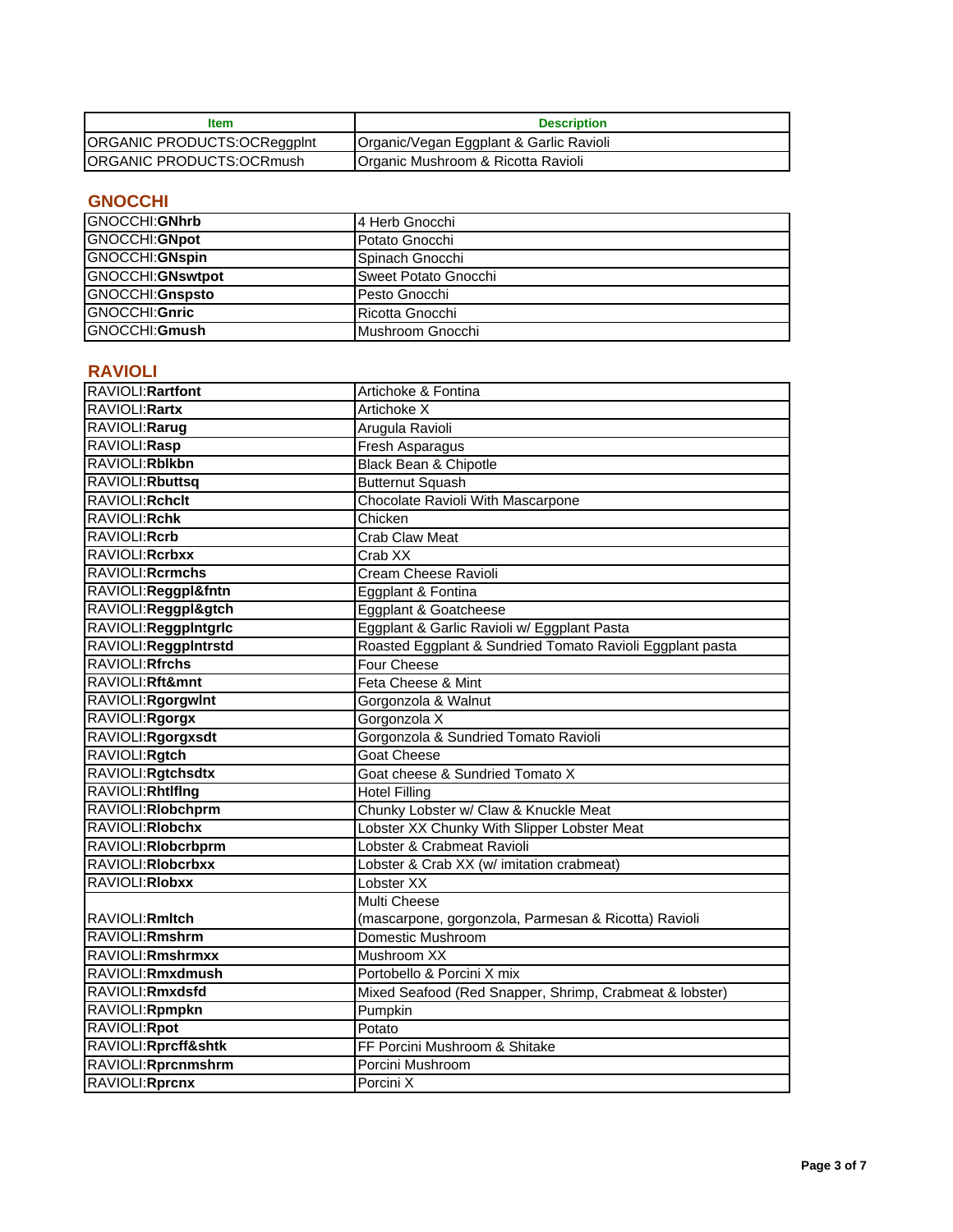| <b>Item</b>            | <b>Description</b>                                 |
|------------------------|----------------------------------------------------|
|                        | Primavera Ravioli                                  |
| RAVIOLI: Rprmvr        | (sundr. Tom, Basil, Pinenuts, mascarpone & asiago) |
| RAVIOLI: Rprtbllmshrm  | Portobello Mushroom                                |
| RAVIOLI: Rprtbllmshrmx | Portobello Mushroom X                              |
| RAVIOLI: Rpsto         | Pesto Ravioli                                      |
| RAVIOLI: Rric          | Ricotta Ravioli                                    |
| RAVIOLI: Rricbrdd      | <b>Breaded Ricotta Ravioli</b>                     |
| RAVIOLI: Rricfont      | Ricotta & Fontina Ravioli                          |
| RAVIOLI: Rrichrb       | Ricotta & Herb Ravioli                             |
| RAVIOLI: Rricx         | Ricotta X                                          |
| RAVIOLI: Rrttle        | Ratatouille                                        |
| RAVIOLI: Rsclip        | Scallop & walnut Ravioli                           |
| RAVIOLI: Rshrmp        | Shrimp                                             |
| RAVIOLI: Rshrmpx       | Shrimp X (Bay)                                     |
| RAVIOLI: Rshtk         | Shitake Mushroom & Caramalized Onions              |
| RAVIOLI:Rsmkdmozz      | Smoked Mozzarella                                  |
| RAVIOLI:Rsmkdslmn      | Smoked Salmon                                      |
| RAVIOLI: Rsmkdslmnx    | Smoked Salmon X Ravioli                            |
| RAVIOLI: Rspnchrcta    | Spinach & Ricotta Ravioli                          |
| RAVIOLI: Rswtpot       | <b>Sweet Potato</b>                                |
| RAVIOLI: Rwldmshrm     | Wild Mushroom                                      |

## **TORTELLINI**

| <b>TORTELLINI: TTIbutsq</b> | Butternut Squash Tortellini           |
|-----------------------------|---------------------------------------|
| TORTELLINI: TTIchkn         | Chicken Tortellini                    |
| <b>TORTELLINI: TTIgtchs</b> | Goat CheeseTortellini                 |
| <b>TORTELLINI: TTIgrgnz</b> | Gorgonzola Tortellini                 |
| TORTELLINI: TTIporc         | Porcini Mushroom Tortellini           |
| <b>TORTELLINI: TTIqtro</b>  | Tortellini Ai Quattro Formaggi        |
| <b>TORTELLINI: TTIric</b>   | Ricotta Cheese Tortellini             |
| <b>TORTELLINI: TTIric</b>   | Ricotta Cheese Tortellini 3 color mix |
| <b>TORTELLINI: TTIricx</b>  | Cheese X Tortellini                   |
| <b>TORTELLINI: TTIricx</b>  | Cheese X Tortellini 3 color mix       |

#### **TORTELLACCI**

| TORTELLONI:TTOhm4ch     | Four Cheese Tortellacci 1 oz. ea. Handmade       |
|-------------------------|--------------------------------------------------|
| TORTELLONI: TTOhmart    | Artichoke Tortellacci 1 oz. ea. Handmade         |
| TORTELLONI: TTOhmchcrmy | Creamy Ricotta Tortellacci 1 oz. ea. Handmade    |
| TORTELLONI: TTOhmric    | Ricotta Tortellacci 1 oz. ea. Handmade           |
| TORTELLONI: TTOhmspric  | Spinach & Ricotta Tortellacci 1 oz. ea. Handmade |
| TORTELLONI: TTOhmbttsq  | Butternut Squash Tortellacci 1 oz. ea. Handmade  |
| TORTELLONI:TTOhmmshrm   | Mushroom Tortellacci 1 oz. ea. Handmade          |

## **MANICOTTI**

| MANICOTTI: MN2rctta    | Manicotti-Ricotta 2 oz. ea.                        |
|------------------------|----------------------------------------------------|
| MANICOTTI: MN2spnrctta | Spinach & Ricotta Manicotti-2 oz. ea.              |
| MANICOTTI: MN3rctta    | IManicotti-Ricotta 3 oz. ea.                       |
| MANICOTTI: MN3spnrccta | Spinach & Ricotta Manicotti 3 oz. ea.              |
|                        | Goat Cheese, Ricotta, Basil & Pinenuts manicotti X |
| MANICOTTI: MN3gtchsx   | 3 oz. ea.                                          |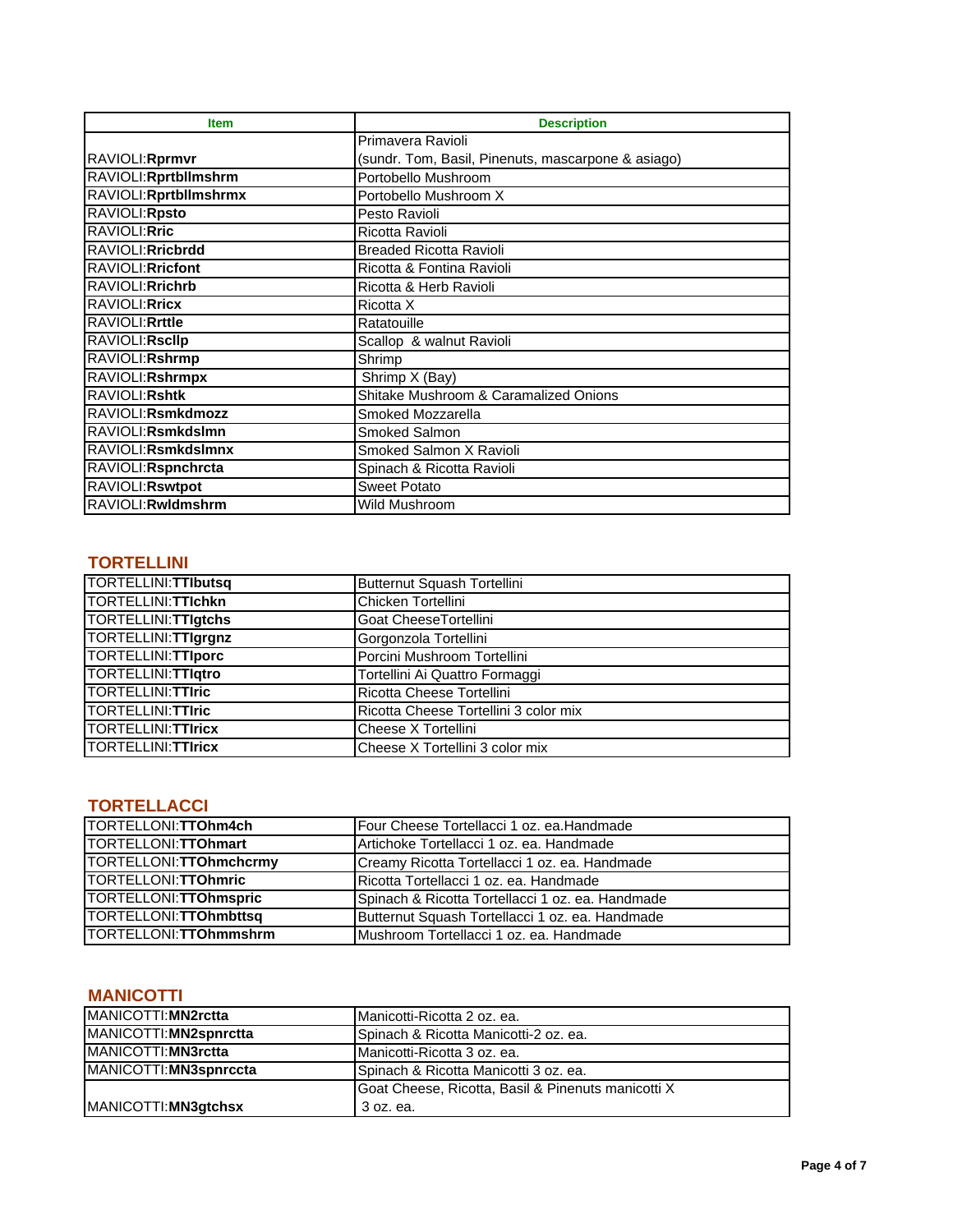| <b>Item</b>                | Description                     |
|----------------------------|---------------------------------|
| <b>IMANICOTTI:MN3rttle</b> | Ratatouille Manicotti 3 oz. ea. |

## **LASAGNA**

| LASAGNA:LSImt    | Meat individual lasagna (45 pc per case         |
|------------------|-------------------------------------------------|
| LASAGNA:LSIrttle | Ratatouille Individual Lasagna (45 pc per case) |
| LASAGNA:LSPch    | 1/2 Pan Cheese Lasagna                          |
| LASAGNA:LSPvgtbl | 1/2 Pan Vegetable Lasagna                       |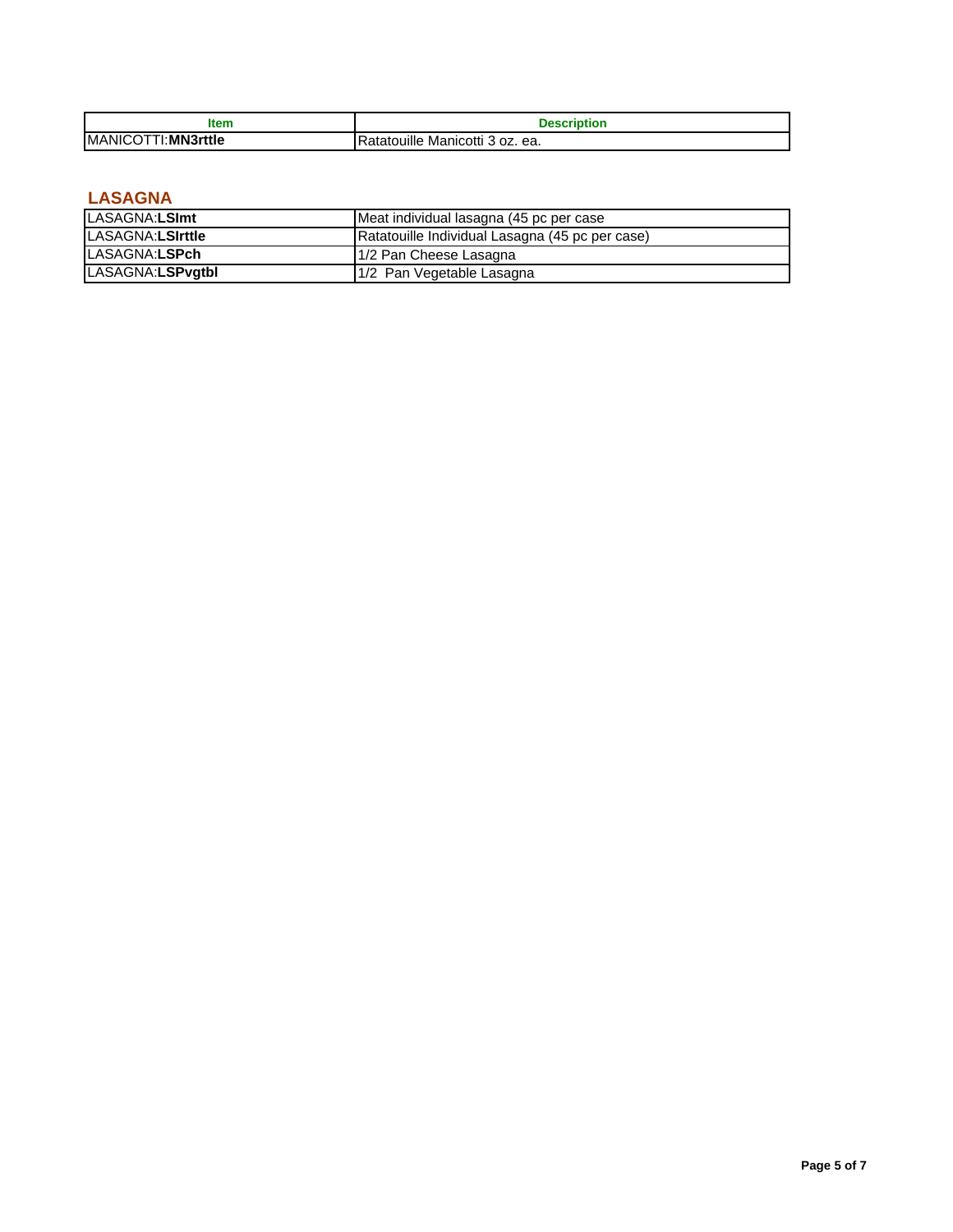| <b>Item</b>                          | <b>Description</b>                |  |
|--------------------------------------|-----------------------------------|--|
| <b>KOSHER PRODUCTS</b>               |                                   |  |
| <b>KOSHER PRODUCTS: KGNpot</b>       | Kosher Potato Gnocchi             |  |
| <b>KOSHER PRODUCTS: KGNswtpot</b>    | Kosher Sweet Potato               |  |
| <b>KOSHER PRODUCTS: KRbuttsq</b>     | Kosher Butternut Squash           |  |
| <b>KOSHER PRODUCTS: KRmshrm</b>      | Kosher Mushroom                   |  |
| <b>KOSHER PRODUCTS: Krmshrmsdtom</b> | Kosher Mushroom & Sundried Tomato |  |
| <b>KOSHER PRODUCTS: KRrttle</b>      | Kosher Ratatouille                |  |
| KOSHER PRODUCTS: KRslmn              | Kosher Smoked Salmon              |  |
| <b>KOSHER PRODUCTS: KRslmnx</b>      | Kosher Salmon X Ravioli           |  |
| KOSHER PRODUCTS: KRspn&tfu           | Kosher Spinach & Tofu Ravioli     |  |
| KOSHER PRODUCTS: KRwldmshrm          | Kosher Woodland Mushroom          |  |
| KOSHER PRODUCTS: KTTIrttle           | Kosher Ratatouille Tortellini     |  |

### **OUTSOURCED**

| OTS-FR:GNfrchs      | Four Cheese Filled Gnocchi               |
|---------------------|------------------------------------------|
| OTS-FR:OTSBSTfrchs  | FourCheese Borsettini Plain              |
| OTS-FR:OTSBSTIbstr  | Lobster Borsettini Tomato Striped        |
| OTS-FR:OTSBSTmshrm  | Wild Mushroom Borsettino Porcini Stripes |
| OTS-FR:OTSDPbwtegg  | Egg Bowtie 20# case                      |
| OTS-FR:OTSGNart     | Artichoke Filled Gnocchi                 |
| OTS-FR:OTSGNbsichs  | Basil & Cheese Filled Gnocchi            |
| OTS-FR:OTSGNbttsgsh | Butternut Squash Filled Gnocchi          |
| OTS-FR:OTSGNmshrm   | Mushroom Filled Gnocchi                  |
| OTS-FR:OTSGNpmkn    | Pumpkin Filled Gnocchi                   |
| OTS-FR:OTSSPpnne    | Egg Penne Slant-cut                      |
| OTS-FR:OTSTPcav     | Cavatelli-Plain                          |
| OTS-FR:OTSTPfusspac | Fusilli Spaccati-Plain                   |
| OTS-FR:OTSTPorecc   | Orecchiette Pasta                        |
| OTS-FR:OTSTPsrapIn  | Strazzoprette-Plain                      |
| OTS-FR:OTSTPstrlem  | Strazzoprette-Lemon                      |
| OTS-FR:OTSTPtrof    | Trofie Genovesi-Plain                    |

**\*No extra charge Nitrogen Flush Packaging available for fresh pastas upto 3 weeks shelf life in the refrigerator 12 lbs. & 24 lbs. Cases**